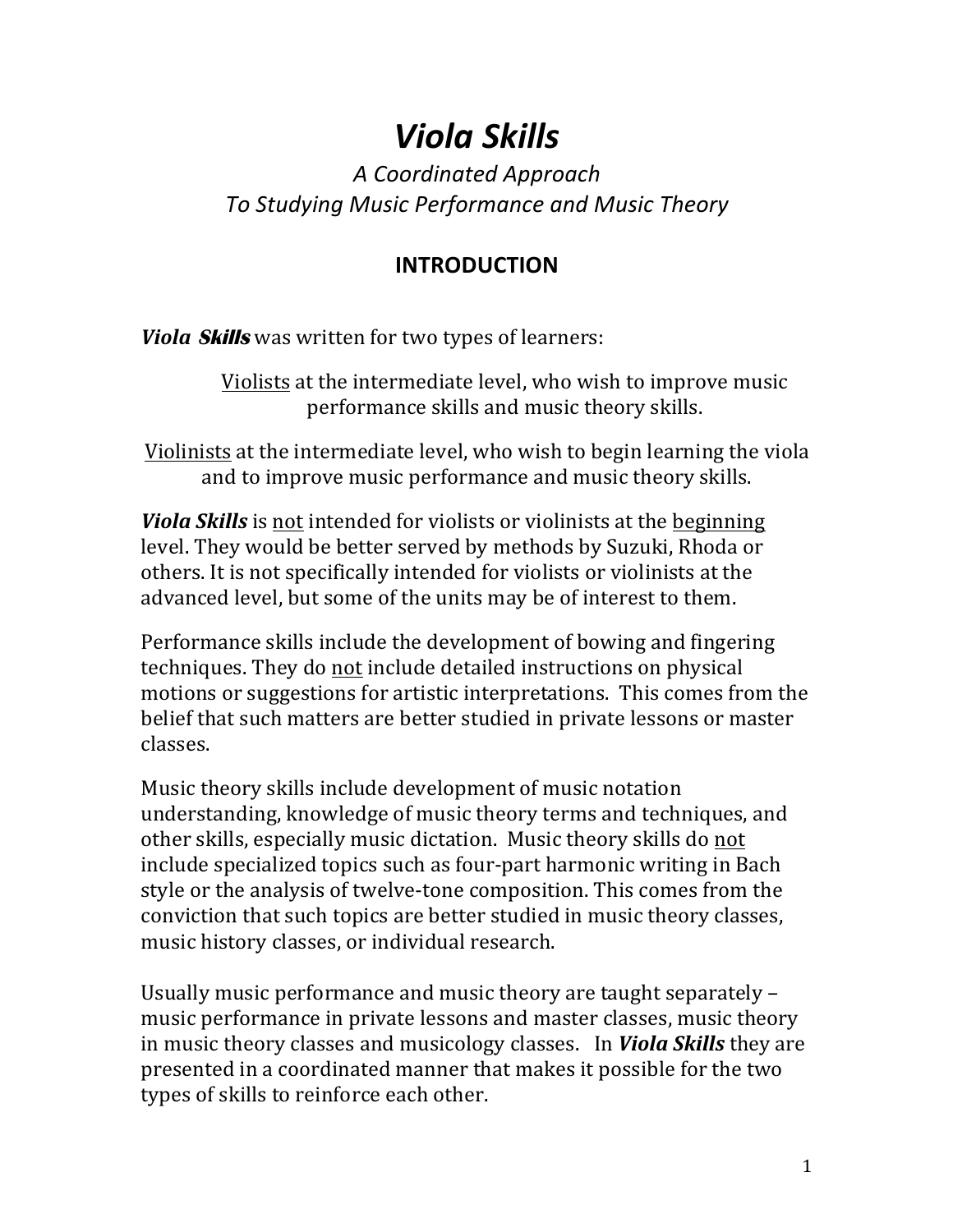*Viola Skills* is presented in 12 Units. There are 6 Text Units that introduce specific music theory topics and also present suggestions for learning techniques. The Text Units are written primarily for teachers, but could also be used by more mature students.

There are 6 Exercise Units that present exercises based on the music theory topics discussed in the Text Units. Teachers and students may decide whether to begin with Text Units or Exercise Units, or to shift back and forth between the two as desired.

*Viola Skills* was inspired by and dedicated to the four composers shown on the cover - Johann Sebastian Bach, Wolfgang Amadeus Mozart, Antonin **Dvořák,** and Paul Hindemith. Each of these was not only a great composer, but also a skillful viola performer and a significant contributor to the development of music theory.

Music examples were written with the score-writing program MUSESCORE 2.0.2. This program may be downloaded free of charge. It enables the user to listen to the music examples in *Viola Skills* and to all other music examples written in MUSESCORE 2.0.2.

#### **HOW TO USE THE UNITS**

*Viola Skills* Units may be used in at least two ways:

1. The materials may be read directly from the computer. This, of course, requires that the user have the proper computer equipment and the necessary computer skills. An advantage of doing this is that students can listen to the music examples.

2. The materials may be printed out and read from the printed manuscript. 

The amount of time spent on Text Units and Exercise Units may vary according to the abilities and needs of the student and the plans of the teacher.